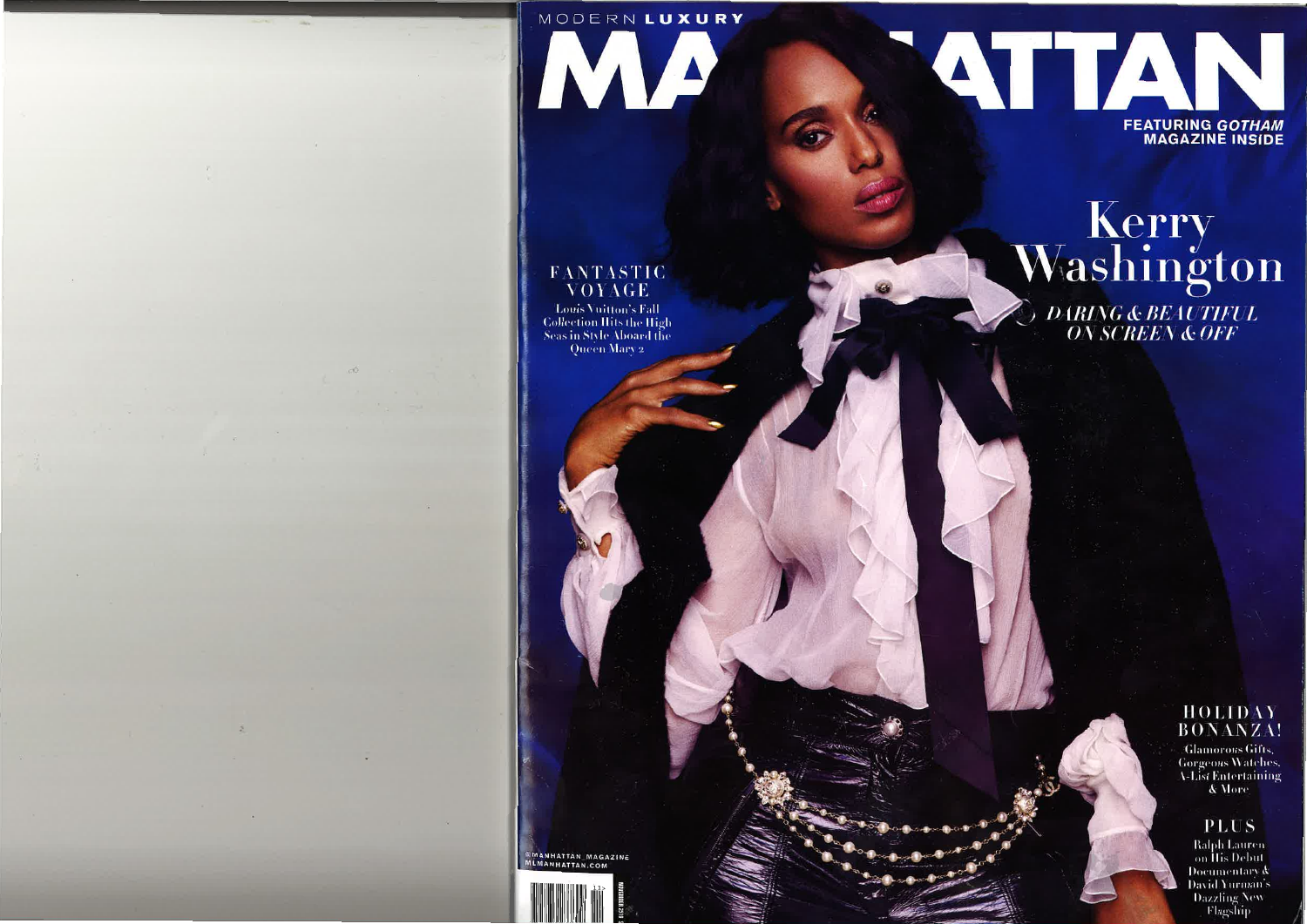# **PENTS** Departments

### 10 LETTER FROM THE PUBLISHER 12 LETTER FROM THE EDITOR 14 GET THE LOOK

#### **NOW**

 $^{29}$  -SP<sub>OTL</sub> IGHT A collaboration with Elizabeth Sulcer upda tes classic Marc Fisher LTD boots.

30 NOW INNYC The men behind Putnam & Putnam offer up their Flower District favorites: Christie's collaborates with Alexandra O'Neill and CeCe Barfield for a new line; A La Vieille Russie opens an exhibit of gems dating from the 1940s to the 1980s.



#### **SOCIETY & CULTURE**

41 SPOTLIGHT The Met highlights the vintage couture of an illustrious private benefactor.

42 ART NEWS The story of French porcelain comes to The Frick in a new exhibit-

44 ONSTAGE Little Shop of Horrors off-Broadway lives up to its cult fandom.

46 AGENDA Pencil these benefits and cultural events into your November calendar.

48 (TVTHE S CIVE The New York City Ballet's fall gala featured the be stfashion from ballgowns to tutus.

#### **STYLE & BEAUTY**

51 SPOTLIGHT From high jewelry to handbags-the perfect gift for the person on your list who has (almost) everything

Go NOYEUR: An inside look at New York Fashion Week-brought to you from the front row

6a L. W. M.H - With SkinLabs set to open across the country, SkinCeuticals announces its U.S. expansion. Keep your eyes pecled.

 $6\, {\hat t}_\pm$  W VFCHES Watchmaker TAG Heuer celebrates 50 years of its innovative Monaco timepiece.

66 PROFILE The founders of Margaux talk footwear fashion and friendship.

67 FL \GSHE David Yurman's son on opening the next component of the family business